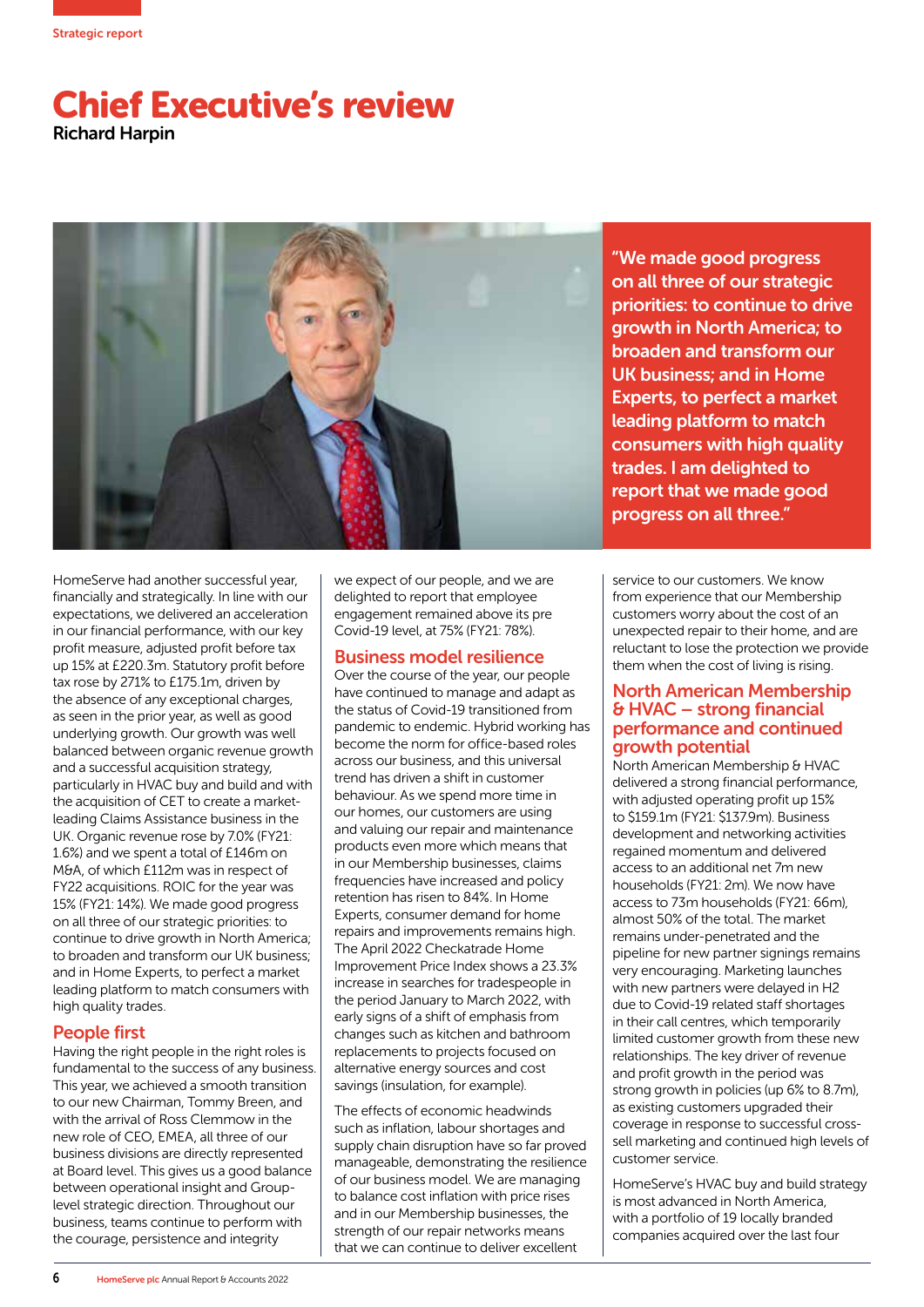years. In the period, HVAC installation revenue saw good organic growth of 19%, which, together with the five acquisitions completed in the period, drove growth of 60% to \$121.6m (FY21: \$76.0m). HVAC as a whole (installations and servicing) contributed \$17.8m (FY21: \$9.8m) in adjusted operating profit for the year, and is a fundamentally important component of our major initiatives to drive future growth in North America.

We have a key role to play in helping homeowners participate in the green homes revolution, and in helping our utility partners achieve their decarbonisation and energy conservation ambitions. After a successful trial with a large utility in New York State, HVAC as a Service (HaaS) is now launched, and provides homeowners with worry-free upgrades to new, more efficient heating and air conditioning equipment, together with an annual tune-up and breakdown cover, for a fixed monthly payment. HomeServe's installation and maintenance proposition for domestic electric vehicle charging is now available to 9m households, and is opening doors to new utility relationships. Furthermore, there is excellent growth in HomeServe's water loss cover product, up 27% to 0.8m customers (FY21: 0.6m), offered on bill via municipal water utilities to insure their customers against unexpectedly high costs from domestic water leakage. We have marketing rights to cross sell our Membership products to over 30% of these customers, and see significant potential to build this new channel.

Continued strong performance across Membership & HVAC, early success with innovative new products and excellent management, mean that North America is ahead of its original plan to achieve its Milestone 2 target of \$230m of adjusted operating profit, and will continue to grow strongly beyond this point.

## EMEA Membership & HVAC

HomeServe's strategy in EMEA Membership & HVAC is to grow broadbased businesses covering Membership, HVAC and Claims Assistance in the UK, France and Spain, and to expand into adjacent territories. We are also building a new business in Japan in a joint venture with Mitsubishi Corporation, and have recently established a new presence in Germany.

In the UK, there was good early progress on the business's transformation plan. Adjusted operating profit ended the year at £72.9m (FY21: £72.5m); customer numbers were in line with our expectations at 1.5m (FY21: 1.6m); and policy retention was up for the first time in seven years to 79% (FY21: 78%) thanks to continued strong customer service. There was good progress on strengthening and deepening our partnerships with water utilities; HVAC business acquisitions are bringing HomeServe's successful buy and build strategy into the UK; and CET, acquired in October 2021 to give HomeServe a strong position in the UK Claims Assistance market, delivered a good in-year contribution to adjusted operating profit. We continue to see the energy sector as a good source of medium-term growth, but our energy partners are currently focused on conserving existing customer business in the face of market turmoil and severe price pressure, with little opportunity to market additional services. Nevertheless, our relationships with E.On and Shell Energy remain strong and the number of households they serve has grown from 5.7m in May 2021 to 6.2m in March 2022, so we are well placed to scale up these relationships when market conditions stabilise. Following last year's decision to de-commission eServe, all customers have now been successfully migrated back to Ensura, simplifying the operation of the business.

In our French business, we continue to make good progress, with adjusted operating profit up 8% to €43.0m (FY21: €39.8m). Gross new Membership customer additions were at record levels, growing by 12% in the period, thanks to strong partnerships with water utilities and innovative digital relationships with home moving aggregators and price comparison websites. Our French HVAC businesses are leading the way in the promotion of low carbon forms of heating and cooling, which accounted for 60% of installations in the period. We made progress in Belgium, servicing our first Membership customers through our partnership with Eneco and adding an HVAC business.

In our Spanish business, adjusted operating profit growth of 24% to €24.6m (FY21: €19.8m) was driven by good progress in Claims Assistance in Spain and Portugal, and in HVAC, where our Iberian businesses have a strong policy component and therefore attractive recurring revenue characteristics. The team's deep expertise in Claims Assistance has helped develop a new proposition – the service customer model – which enables large utilities to purchase an à la carte set of services from HomeServe (for example marketing, campaign execution, network management), while retaining ownership of the end customer. The first partnerships for this model have been formed in Spain and Portugal, and there is a strong pipeline of opportunities for FY23.